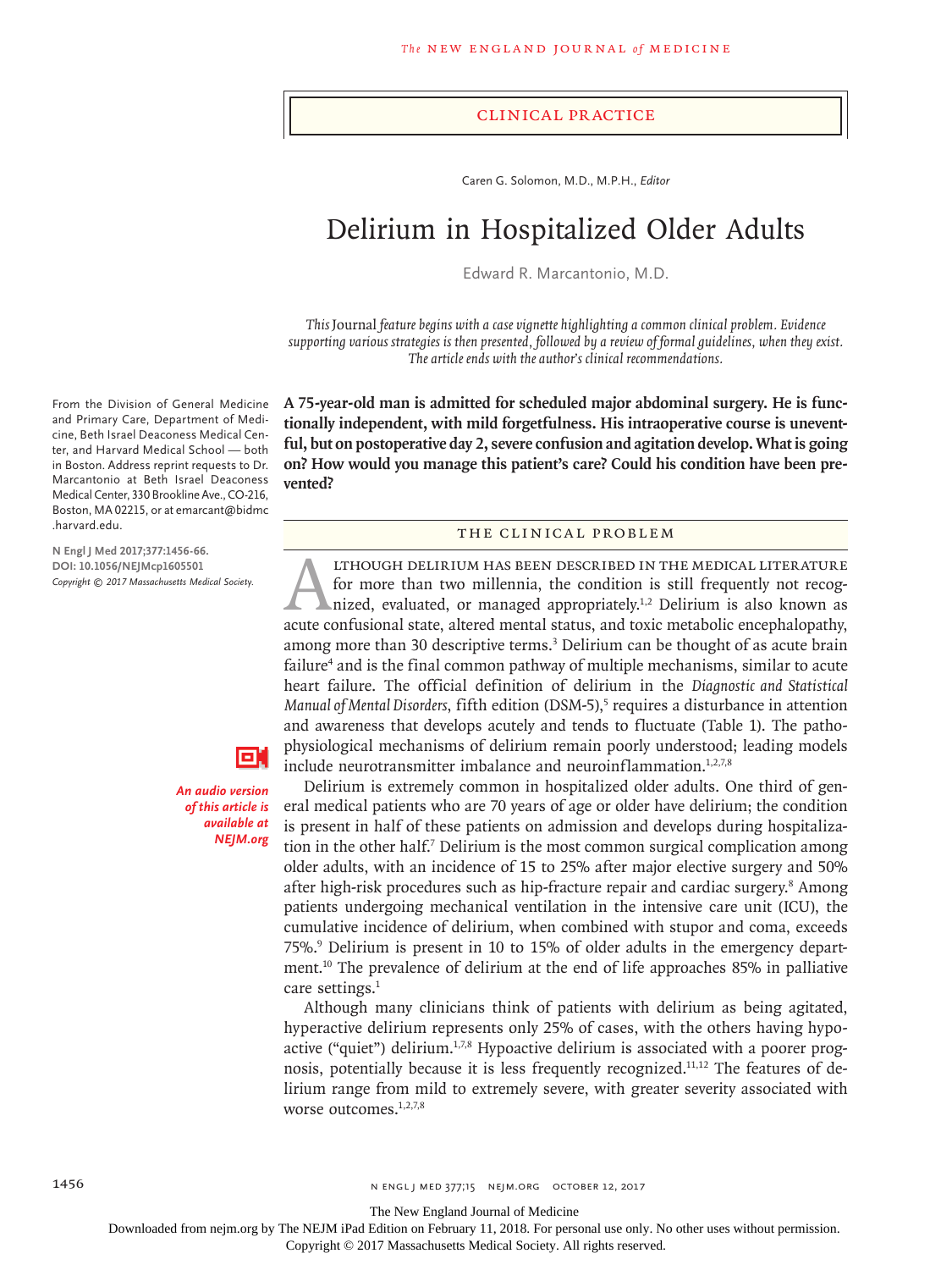#### **Key Clinical Points**

#### **Delirium in Hospitalized Older Adults**

- Delirium is an acute confusional state that is extremely common among hospitalized elders and is strongly associated with poor short-term and long-term outcomes.
- The risk of delirium can be assessed according to the presence of predisposing (baseline) and precipitating (acute) factors. The more predisposing factors that are present, the fewer precipitating factors that are required to cause delirium.
- The first step in delirium management is accurate diagnosis; a brief validated instrument that assesses features in the Confusion Assessment Method algorithm is recommended.
- After receiving a diagnosis of delirium, patients require a thorough evaluation for reversible causes; all correctable contributing factors should be addressed.
- Behavioral disturbances should be managed with nonpharmacologic approaches first. If required for patient safety, low doses of high-potency antipsychotic agents are usually the treatment of choice (offlabel use). Treatment should be targeted to specific behaviors and stopped as soon as possible.
- Proactive, multifactorial interventions and geriatrics consultation have been shown to reduce the incidence, severity, and duration of delirium.

Risk factors for delirium have been classified into two groups: predisposing and precipitating factors.<sup>13</sup> Older age, dementia (often not recognized clinically), functional disabilities, and a high burden of coexisting conditions are common predisposing factors. Male sex, poor vision and hearing, depressive symptoms, mild cognitive impairment, laboratory abnormalities, and alcohol abuse have also been associated with increased risk.1,14-16 Among precipitating factors, drugs (especially sedative hypnotic agents and anticholinergic agents), surgery, anesthesia, high pain levels, anemia, infections, acute illness, and acute exacerbation of chronic illness are the most commonly reported.<sup>1,13,17-19</sup> The more predisposing factors that are present, the fewer precipitating factors that are needed.<sup>13</sup> This explains why delirium often develops in older, frail adults who have precipitants that would not cause delirium in younger adults.

The classic teaching is that delirium is transient; however, a growing literature shows that this is not always true. A systematic review showed that incident hospital delirium persisted at hospital discharge in 45% of cases and 1 month later in 33% of cases.20 Risk factors for the persistence of delirium include advanced age, preexisting dementia, multiple coexisting conditions, delirium severity, and the use of physical restraints.21,22 (Restraints could be an etiologic factor or a proxy for severity.)

In the hospital, delirium is a potent risk factor for complications, a longer length of stay, and discharge to a postacute nursing facility. $1,7,8,23$  With respect to long-term outcomes, a metaanalysis that included almost 3000 patients who were followed for a mean of 22.7 months showed that delirium was independently associated with an increased risk of death (odds ratio, 2.0; 95% confidence interval [CI], 1.5 to 2.5), institutionalization (odds ratio, 2.4; 95% CI, 1.8 to 3.3), and incident dementia (odds ratio, 12.5; 95% CI, 11.9 to  $84.2$ ).<sup>24</sup> A number of studies have examined the relationship between delirium and long-term cognitive function.<sup>25-27</sup> A study involving patients undergoing cardiac surgery<sup>26</sup> showed that delirium was associated with acute cognitive decline and slow recovery; among patients in whom delirium developed, cognitive function remained significantly below baseline at 1 month and never fully recovered (although changes from baseline at 6 and 12 months did not differ significantly between those with delirium and those without delirium). Another study in an ICU population27 did not measure baseline cognition but showed post-delirium dysfunction at the level of mild cognitive impairment even in patients younger than 50 years of age, among whom baseline impairments are unlikely.

#### Strategies and Evidence

## **Diagnosis**

Studies comparing clinical documentation with research assessments suggest that only 12 to 35% of delirium cases are recognized.<sup>1</sup> Systematic reviews support the Confusion Assessment Method (CAM) as the most useful bedside assessment

n engl j med 377;15 nejm.org October 12, 2017 1457

The New England Journal of Medicine

Downloaded from nejm.org by The NEJM iPad Edition on February 11, 2018. For personal use only. No other uses without permission.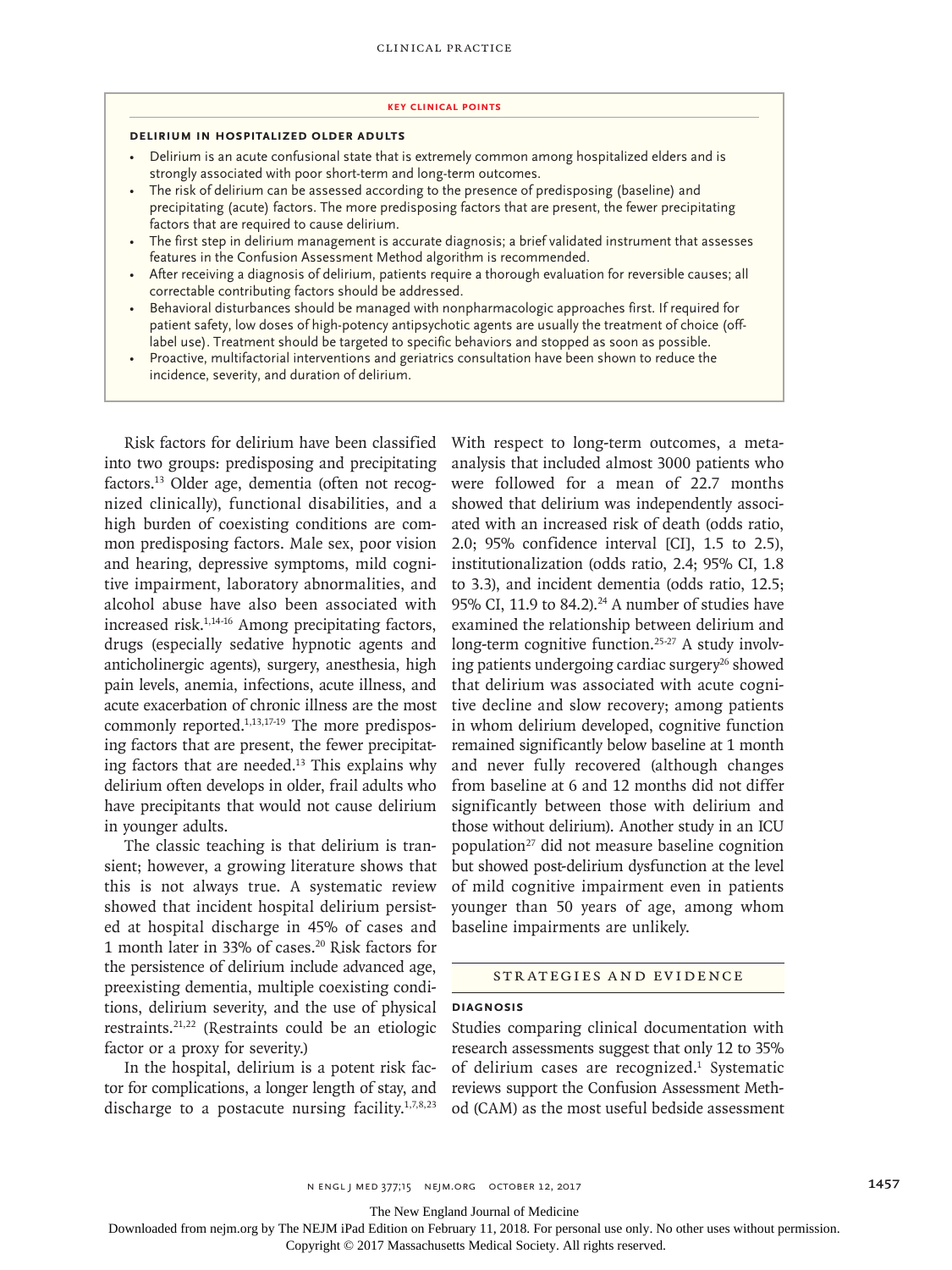| <b>Source of Criteria</b><br>$DSM-5*$                                                      |
|--------------------------------------------------------------------------------------------|
|                                                                                            |
|                                                                                            |
| The presence of delirium requires all the criteria to be met:                              |
| Disturbance in attention and awareness                                                     |
| Disturbance develops acutely and tends to fluctuate in severity                            |
| At least one additional disturbance in cognition                                           |
| Disturbances are not better explained by a preexisting dementia                            |
| Disturbances do not occur in the context of a severely reduced level of<br>arousal or coma |
| Evidence of an underlying organic cause or causes                                          |
| Confusion Assessment Method (CAM) +                                                        |
| The presence of delirium requires features 1 and 2 and either 3 or 4:                      |
| Acute change in mental status with a fluctuating course (feature 1)                        |
| Inattention (feature 2)                                                                    |
| Disorganized thinking (feature 3)                                                          |
| Altered level of consciousness (feature 4)                                                 |

*Disorders*, fifth edition (DSM-5).5

† The criteria are adapted from Inouye et al.6

tool (Table 1).6,28,29 The CAM algorithm establishes the diagnosis of delirium according to the presence or absence of four features: an acute change in mental status with a fluctuating course, inattention, and either disorganized thinking or an altered level of consciousness. Rating the presence of CAM features with observations from routine care results in low sensitivity.<sup>30</sup> Alternatively, brief CAM-based instruments that incorporate mental-status testing show better sensitivity; these include the Confusion Assessment Method for the Intensive Care Unit (CAM-ICU), 31 the Brief Confusion Assessment Method (bCAM) for emergency department patients, $32$  and the 3-Minute Diagnostic Interview for Delirium Using the Confusion Assessment Method (3D-CAM) for general medical patients<sup>33</sup> (Table 2). The  $4AT^{34}$ — a test that examines alertness, cognition (orientation and attention), and acute change in mental status — is another brief tool for assessing delirium that is not based on the CAM algorithm. (For a comparison of these instruments, see the Supplementary Appendix, available with the full text of this article at NEJM.org.) These instruments can be used by clinicians to confirm delirium in suspected cases and for case finding in high-risk patients. Shorter "ultra-brief" screenis may be used for case finding in lower-risk tients; these include attention tests, such as it span backward and days of the week and nths of the year backward.<sup>35</sup> Barriers to immentation of broad-based screening for delirin include time, cost, competing demands, and current absence of evidence that such screenimproves patient outcomes.

Dementia, depression, and acute psychiatric dromes should all be considered in the differial diagnoses for delirium; these syndromes en co-occur, and patients may have more than one.7 The most common scenario is sorting whether an older adult presenting with conion has delirium, dementia, or both. In the ence of clear documentation from medical ords or reports from family members that the tient's mental status is consistent with his or baseline, it is always safest to assume delirn. Reports of an acute change in mental status, nessed fluctuations over a period of minutes to hours, or an abnormal level of consciousness fulfill CAM criteria and make delirium more likely.<sup>6</sup> Severe hypoactive and hyperactive delirium can be confused with depression and mania, respectively. It is prudent to evaluate these patients for delirium rather than attributing the presentation to psychiatric disease<sup>7</sup> and missing important medical problems.

# **Evaluation**

Newly diagnosed delirium can herald a lifethreatening emergency, and affected patients require a prompt and appropriate evaluation, including history taking, physical and neurologic examination, and laboratory tests.<sup>1,7,8</sup> Table 3 outlines the most common reversible contributors to delirium. Acute brain disorders (e.g., stroke and seizure) can cause delirium, but in older adults, most treatable contributors lie outside the brain. More than one etiologic factor is often present; therefore, a thorough review of all elements of the DELIRIUM mnemonic (Table 3) should be performed.

Clinicians should ask when the changes in mental status started and whether they cooccurred with other symptoms (e.g., dyspnea and dysuria) or medication changes. A thorough medication review is required for all patients with delirium; this should include the consumption of alcohol and the use of nonprescription drugs and dietary supplements. The physical ex-

The New England Journal of Medicine

Downloaded from nejm.org by The NEJM iPad Edition on February 11, 2018. For personal use only. No other uses without permission.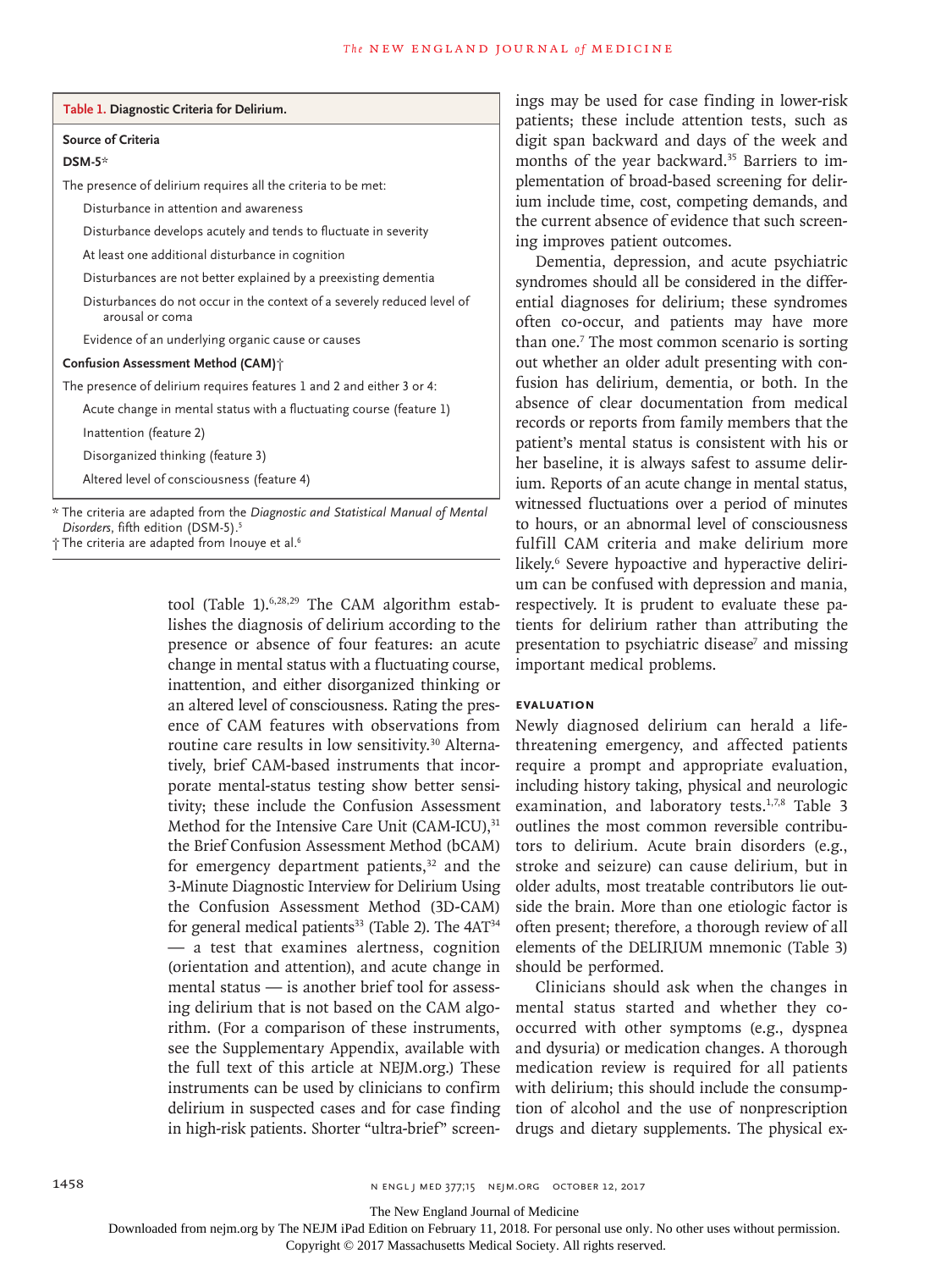|                                                                                                                                                                | Table 2. 3-Minute Diagnostic Interview for Delirium Using the Confusion Assessment Method (3D-CAM)."                                                                                                                                                                                                                                             |                                                                                                                                                                  |                                                                                                                                           |                                                                       |
|----------------------------------------------------------------------------------------------------------------------------------------------------------------|--------------------------------------------------------------------------------------------------------------------------------------------------------------------------------------------------------------------------------------------------------------------------------------------------------------------------------------------------|------------------------------------------------------------------------------------------------------------------------------------------------------------------|-------------------------------------------------------------------------------------------------------------------------------------------|-----------------------------------------------------------------------|
| Type of Assessment                                                                                                                                             | Acute Change in Mental Status<br>with a Fluctuating Course;<br>Feature 1:                                                                                                                                                                                                                                                                        | Inattention<br>Feature 2:                                                                                                                                        | Disorganized Thinking<br>Feature 3:                                                                                                       | of Consciousness<br>Altered Level<br>Feature 4:                       |
| symptom report, incorrect re-<br>nonsense response indicates<br>sponse, lack of response, or<br>Patient responses: any positive<br>that the feature is present | Thinking that he or she is not in the hospital<br>Ask whether patient has experienced the<br>Seeing things that are not really there<br>in the past day:<br>Being confused<br>following                                                                                                                                                          | Ask patient to do the following:<br>Digit span (3 digits) backward<br>Digit span (4 digits) backward<br>Months of the year backward<br>Days of the week backward | Ask patient to state the following:<br>The type of place (hospital)<br>The day of the week<br>The current year                            | None                                                                  |
| Interviewer observations: any "yes"<br>indicates that the feature is<br>present                                                                                | Were there fluctuations in the level of con-<br>Fluctuations in speech or thinking?<br>Fluctuations in attention?<br>sciousness?                                                                                                                                                                                                                 | Did the patient have trouble keeping<br>Was the patient easily distractible?<br>track of the interview?                                                          | Conversation rambling or tangential?<br>Speech unusually limited or sparse?<br>Was the patient's flow of ideas un-<br>clear or illogical? | Was the patient sleepy?i:<br>Stuporous or comatose?<br>Hypervigilant? |
|                                                                                                                                                                | t A supplemental assessment of feature 1 is to be performed only if feature 2 and either feature 3 or 4 is present but feature 1 is not present: on the first 3D-CAM assessment, any evi-<br>* The CAM algorithm requires the presence of features 1 and 2 and either 3 or 4 to diagnose delirium. Adapted from Marcantonio et al. <sup>33</sup> |                                                                                                                                                                  |                                                                                                                                           |                                                                       |

dence of an acute change in mental status from the medical record or from a family member or health care provider indicates that feature 1 is present; on the second or later assessdence of an acute change in mental status from the medical record or from a family member or health care provider indicates that feature 1 is present; on the second or later assessactive of the action of the product of the product of the product of the product of the product of the passes of the factors that feature 1 is present.<br>The patient must actually fall asleep during the interview.<br>The patien ment, any new incorrect answer or positive symptom or observation since the previous 3D-CAM assessments indicates that feature 1 is present. The patient must actually fall asleep during the interview.

amination should evaluate vital signs (including oxygen saturation) and the heart, lungs, and abdomen. The neurologic examination should evaluate new focal findings that suggest an intracranial cause (e.g., stroke).

Laboratory tests and imaging should be selected on the basis of the history and examination.1,7,8 Tests that are routinely required include a complete blood count and measurement of electrolytes, blood urea nitrogen, and creatinine. A urinalysis, urine culture, liver-function tests, chest radiography, and electrocardiography are also often helpful. Additional tests that are useful in select situations include blood and urine toxicology studies, blood cultures, arterial blood gas analysis (if hypercapnia is suspected), cerebral imaging (in patients with head trauma or new focal neurologic findings), lumbar puncture (if findings suggest meningitis or encephalitis), and electroencephalography (if seizures are suspected).

# **Management**

# *General Principles*

Well-integrated care by physicians, nurses, other providers, and even family members helps to prevent the complications and poor outcomes often seen in delirium. Addressing all modifiable contributors to delirium that are identified in the evaluation is critically important, and multiple small interventions can yield substantial benefit.1,7,8 Medications are the most common modifiable contributors; Table 4 lists common precipitating medications and potential alternatives.

Environmental factors are also important in delirium management. The hospital ward should be well lit during the day and dark and quiet at night. Interventions to improve orientation and reduce sensory deprivation include clocks, calendars, and encouragement of patients to wear eyeglasses and hearing aids. Family members should be encouraged to visit and provide orientation and reassurance.

Complications often prolong or worsen the course of delirium, and surveillance and prevention are critical elements of management (Table 3).<sup>37</sup> Such approaches include monitoring of bowel and bladder output, preferably without urinary catheters unless required for treating urinary retention. Constipation can be prevented by judicious use of laxatives, and prophylaxis is

‡

The New England Journal of Medicine

Downloaded from nejm.org by The NEJM iPad Edition on February 11, 2018. For personal use only. No other uses without permission.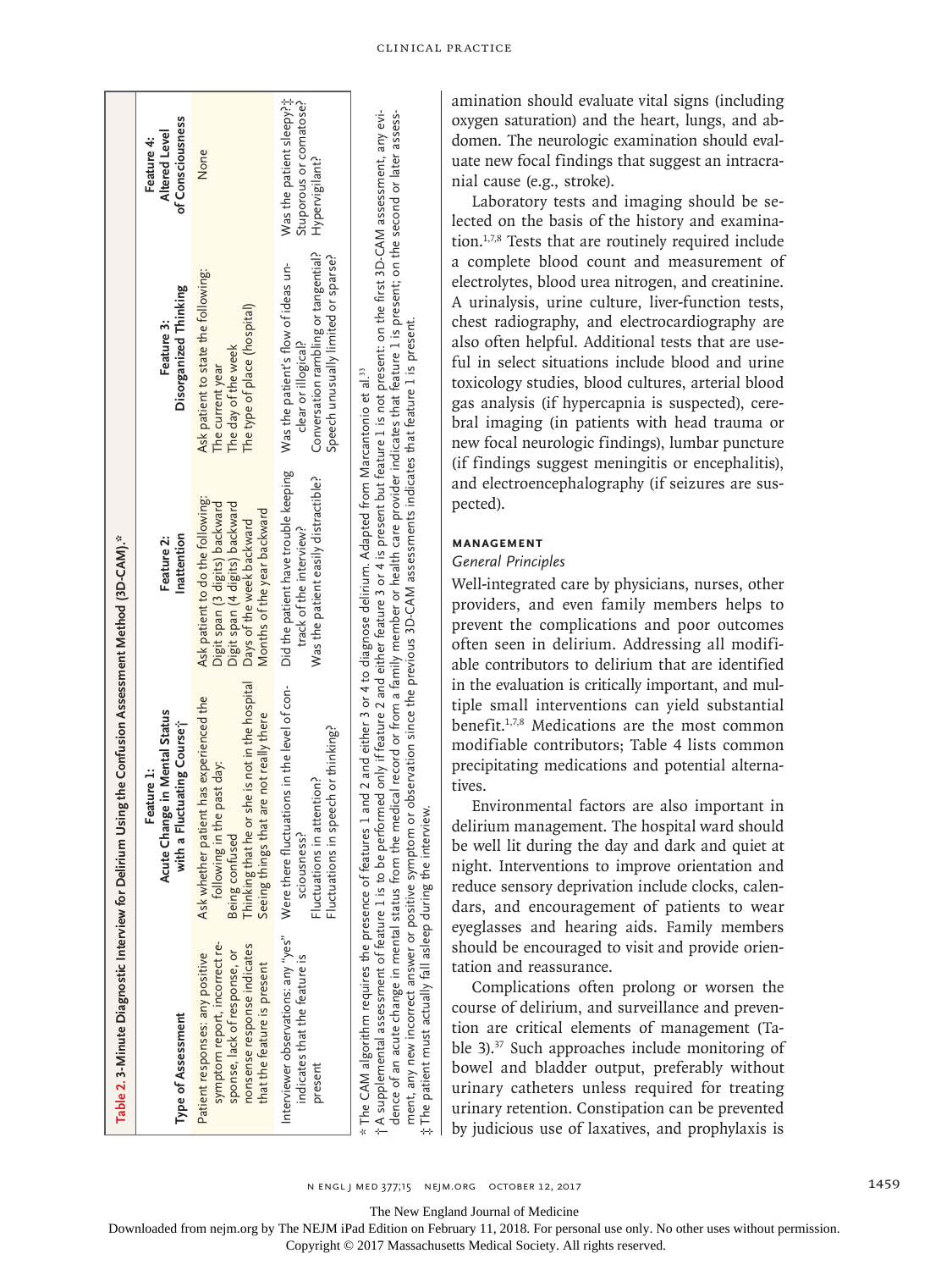| Table 3. Evaluation and Management of Delirium.                   |                                                                                                                                                                                                                                                                                                |
|-------------------------------------------------------------------|------------------------------------------------------------------------------------------------------------------------------------------------------------------------------------------------------------------------------------------------------------------------------------------------|
| Step and Key Issues                                               | <b>Proposed Evaluation and Treatment</b>                                                                                                                                                                                                                                                       |
| Evaluate and treat common modifiable<br>contributors to delirium* |                                                                                                                                                                                                                                                                                                |
| Drugs                                                             | Consider the etiologic role of newly initiated drugs, increased doses, interactions, over-the-<br>counter drugs, and alcohol; consider especially the role of high-risk drugs: lower the dose,<br>discontinue the drug, or substitute a less psychoactive medication                           |
| Electrolyte disturbances                                          | Assess for and treat, especially dehydration, sodium imbalance, and thyroid abnormalities                                                                                                                                                                                                      |
| Lack of drugs                                                     | Assess possible symptoms of withdrawal from long-term use of sedatives, including alcohol and<br>sleeping pills; assess for and treat poorly controlled pain (lack of analgesia): use local mea-<br>sures and scheduled treatment regimens that minimize the use of opioids (avoid meperidine) |
| Infection                                                         | Evaluate and treat, especially urinary tract, respiratory tract, and soft-tissue infections                                                                                                                                                                                                    |
| Reduced sensory input                                             | Address issues involving vision (e.g., encourage use of eyeglasses) and hearing (e.g., encourage<br>use of hearing aids or a portable amplifier)                                                                                                                                               |
| Intracranial disorders                                            | Consider such disorders (e.g., infection, hemorrhage, stroke, or tumor) if there are new focal<br>neurologic findings or a suggestive history or if diagnostic evaluation for causes outside the<br>central nervous system is unrevealing                                                      |
| Urinary and fecal disorders                                       | Assess for and treat urinary retention (so-called cystocerebral syndrome) and fecal impaction                                                                                                                                                                                                  |
| Myocardial and pulmonary disorders                                | Assess for and treat myocardial infarction, arrhythmia, heart failure, hypotension, severe anemia,<br>exacerbation of chronic obstructive pulmonary disease, hypoxia, and hypercarbia                                                                                                          |
| Prevent or manage complications                                   |                                                                                                                                                                                                                                                                                                |
| Urinary incontinence                                              | Implement a scheduled toileting program                                                                                                                                                                                                                                                        |
| Immobility and falls                                              | Avoid physical restraints; mobilize the patient with assistance; use physical therapy                                                                                                                                                                                                          |
| Pressure ulcers                                                   | Mobilize the patient; reposition an immobilized patient frequently and monitor pressure points                                                                                                                                                                                                 |
| Sleep disturbance                                                 | Implement a nonpharmacologic sleep-hygiene program, including a nighttime sleep protocol;<br>avoid sedatives; minimize unnecessary awakenings (e.g., for measuring vital signs)                                                                                                                |
| Feeding disorders                                                 | Monitor dietary intake; provide feeding assistance if needed, aspiration precautions, and supple-<br>mentation as necessary                                                                                                                                                                    |
| Maintain patient comfort and safety                               |                                                                                                                                                                                                                                                                                                |
| <b>Behavioral interventions</b>                                   | Teach hospital staff de-escalation techniques for patients who have hyperactive or agitated delirium;<br>encourage family visitation                                                                                                                                                           |
| Pharmacologic interventions                                       | Use low doses of high-potency antipsychotic agents only if necessary                                                                                                                                                                                                                           |
| <b>Restore function</b>                                           |                                                                                                                                                                                                                                                                                                |
| Hospital environment                                              | Reduce clutter and noise; provide adequate lighting; encourage family to bring in familiar objects<br>from home                                                                                                                                                                                |
| Cognitive reconditioning                                          | Staff should reorient patient to time, place, and person at least three times daily                                                                                                                                                                                                            |
| Ability to perform activities of daily living                     | Use physical and occupational therapy; as delirium clears, match performance to ability                                                                                                                                                                                                        |
| Family education, support, and partici-<br>pation                 | Provide education about delirium, its causes and reversibility, the best ways to interact with<br>affected patients, and the role of the family in restoring function                                                                                                                          |
| Discharge planning and education                                  | Provide increased support for activities of daily living as needed at discharge; teach family<br>members to follow mental status as a barometer of recovery                                                                                                                                    |

\* The first letters of these eight items form the mnemonic DELIRIUM.

essential in those with standing orders for opioid analgesics. Getting the patient out of bed to a chair, and preferably walking, can prevent atelectasis, deconditioning, and pressure ulcers. Monitoring of food and fluid intake can identify those at risk for malnutrition and dehydration, in whom assisted feeding may be helpful. Some potential harms) of drug treatment, nonpharma-

patients with delirium may require aspiration precautions and monitoring.

# *Behavioral Disturbances*

On the basis of clinical experience as well as a lack of evidence of benefit (and the recognized

1460 **n ENGL J MED 377;15 NEJM.ORG OCTOBER 12, 2017** 

The New England Journal of Medicine

Downloaded from nejm.org by The NEJM iPad Edition on February 11, 2018. For personal use only. No other uses without permission.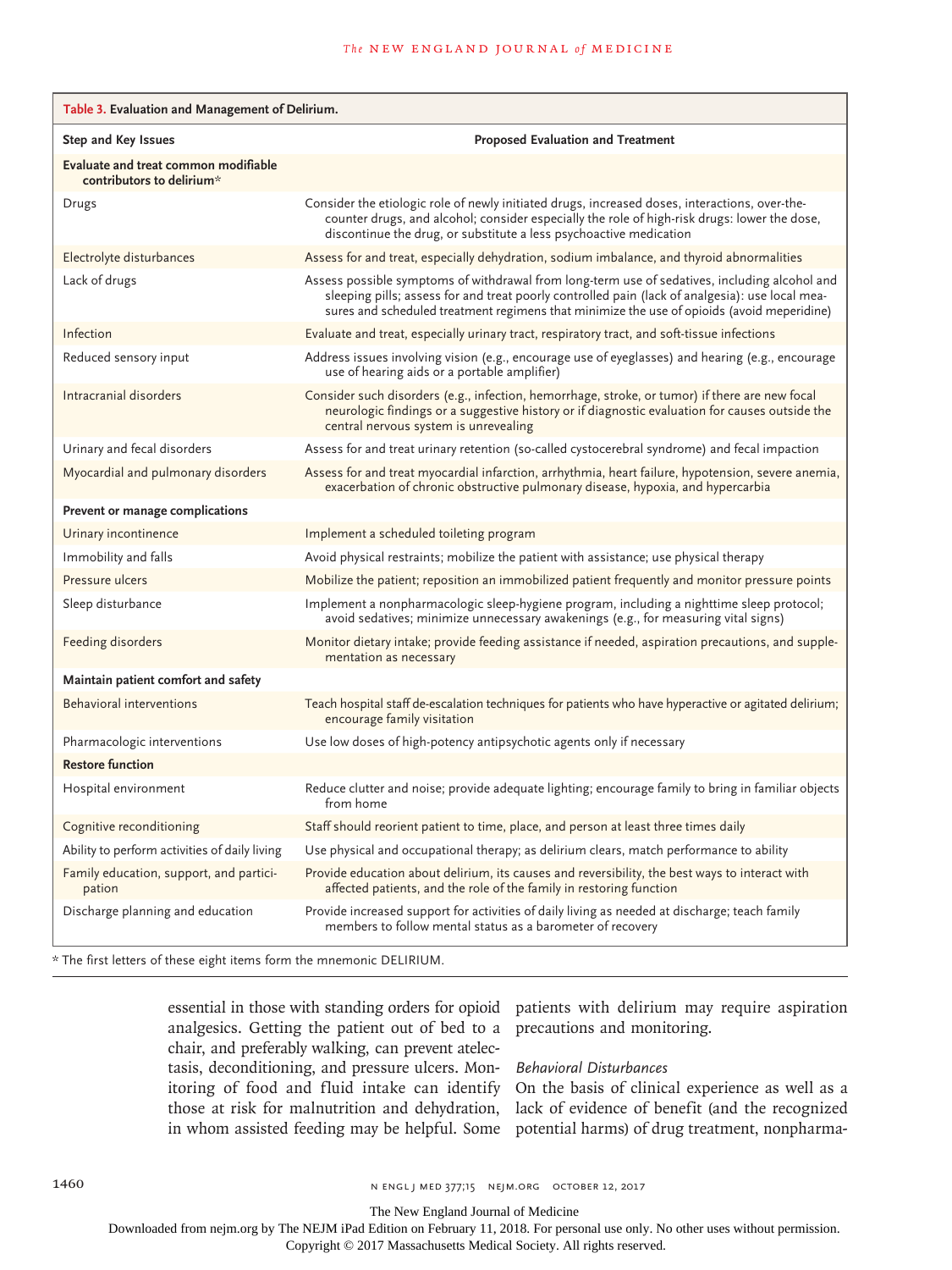| Table 4. High-Risk Drugs in Delirium and Potential                                                             | Substitutes.*                                                     |                                                                                                                                                                                             |                                                                                                                                                                                                                     |
|----------------------------------------------------------------------------------------------------------------|-------------------------------------------------------------------|---------------------------------------------------------------------------------------------------------------------------------------------------------------------------------------------|---------------------------------------------------------------------------------------------------------------------------------------------------------------------------------------------------------------------|
| Drug                                                                                                           | Mechanism of Adverse Effect                                       | Substitutes or Alternative Strategies                                                                                                                                                       | Comments                                                                                                                                                                                                            |
| <b>Benzodiazepines</b>                                                                                         | CNS sedation and withdrawal                                       | Nonpharmacologic sleep protocol <sup>36</sup>                                                                                                                                               | patient is already taking, maintain or lower dose,<br>Associated with delirium in hospitalized patients; if<br>but do not discontinue abruptly                                                                      |
| Opioid analgesics (especially meperidine)                                                                      | Anticholinergic toxicity, CNS sedation,<br>fecal impaction<br>and | Local and regional analgesic measures; non-<br>psychoactive pain medications (e.g., acet-<br>clock; reserve opioids for breakthrough<br>aminophen and NSAIDs) around the<br>and severe pair | ciency are at elevated risk for adverse effects; nalox-<br>Consider risks versus benefits, since uncontrolled pain<br>can also cause delirium; patients with renal insuffi-<br>one can be used for severe overdoses |
| Nonbenzodiazepine sedative hypnotics<br>(e.g., zolpidem)                                                       | S sedation and withdrawal<br>3                                    | Nonpharmacologic sleep protocol <sup>36</sup>                                                                                                                                               | Like other sedatives, these agents can cause delirium                                                                                                                                                               |
| Antihistamines, especially first-generation<br>sedating agents (e.g., doxylamine and<br>diphenhydramine)       | Anticholinergic toxicity                                          | Nonpharmacologic sleep protocol, <sup>36</sup> pseudo-<br>tion, and nonsedating antihistamines for<br>ephedrine for upper respiratory conges-<br>allergies                                  | counter medications; many patients do not realize<br>that drugs with names ending in "PM" contain di-<br>phenhydramine or other sedating antihistamines<br>Patients should be asked about the use of over-the-      |
| Alcohol                                                                                                        | S sedation and withdrawal<br>š                                    | If patient has a history of heavy intake, moni-<br>tor closely and use benzodiazepines for<br>withdrawal symptoms                                                                           | The history taking must include questions about alco-<br>hol intake                                                                                                                                                 |
| Anticholinergics (e.g., oxybutynin and<br>benztropine)                                                         | Anticholinergic toxicity                                          | Lower the dose or use behavioral approaches<br>for urinary incontinence (e.g., scheduled<br>toileting                                                                                       | Delirium is unusual at low doses                                                                                                                                                                                    |
| Anticonvulsants (e.g., primidone, pheno-<br>barbital, and phenytoin)                                           | CNS sedation                                                      | Use an alternative agent or consider stopping<br>if patient is at low risk for seizures and<br>has no recent history of them                                                                | Delirium can occur despite therapeutic drug concen-<br>trations                                                                                                                                                     |
| Tricyclic antidepressants, especially tertia-<br>ry amines (e.g., amitriptyline, imipra-<br>mine, and doxepin) | Anticholinergic toxicity                                          | Serotonin-reuptake inhibitors, serotonin-<br>and secondary amine tricyclics (e.g.<br>norepinephrine reuptake inhibitors,<br>nortriptyline and desipramine)                                  | Newer agents (e.g., duloxetine) are as effective as ter-<br>tiary amines for adjuvant treatment of chronic pain                                                                                                     |
| Histamine H <sub>2</sub> -receptor blockers                                                                    | Anticholinergic toxicity                                          | Lower the dose or substitute antacids or pro-<br>ton-pump inhibitors                                                                                                                        | Anticholinergic toxic effects occur primarily with high-<br>dose intravenous infusions                                                                                                                              |
| Antiparkinsonian agents (e.g., levodopa<br>and amantadine)                                                     | Dopaminergic toxicity                                             | Lower the dose or adjust dosing schedule                                                                                                                                                    | Dopaminergic toxic effects occur primarily in advanced<br>disease and at high doses                                                                                                                                 |
| Antipsychotics, especially low-potency<br>typical antipsychotics (e.g., chlor-<br>promazine and thioridazine)  | Anticholinergic toxicity as well as<br>CNS sedation               | Discontinue entirely or, if necessary, use low<br>oses of high-potency agents                                                                                                               | Carefully consider risks vs. benefits of use in delirium                                                                                                                                                            |
| <b>Barbiturates</b>                                                                                            | CNS sedation and severe withdrawal<br>syndrome                    | Gradual discontinuation or benzodiazepine<br>substitution                                                                                                                                   | In most cases, barbiturates should not be prescribed;<br>avoid inadvertent or abrupt discontinuation                                                                                                                |
| CNS denotes central nervous system, and NSAIDs                                                                 | nonsteroidal antiinflammatory drugs.                              |                                                                                                                                                                                             | * In older adults, the risks and benefits of all medications should be considered carefully. Adverse effects should be monitored whenever any medication is started or the dose is adjusted                         |

The New England Journal of Medicine

Downloaded from nejm.org by The NEJM iPad Edition on February 11, 2018. For personal use only. No other uses without permission.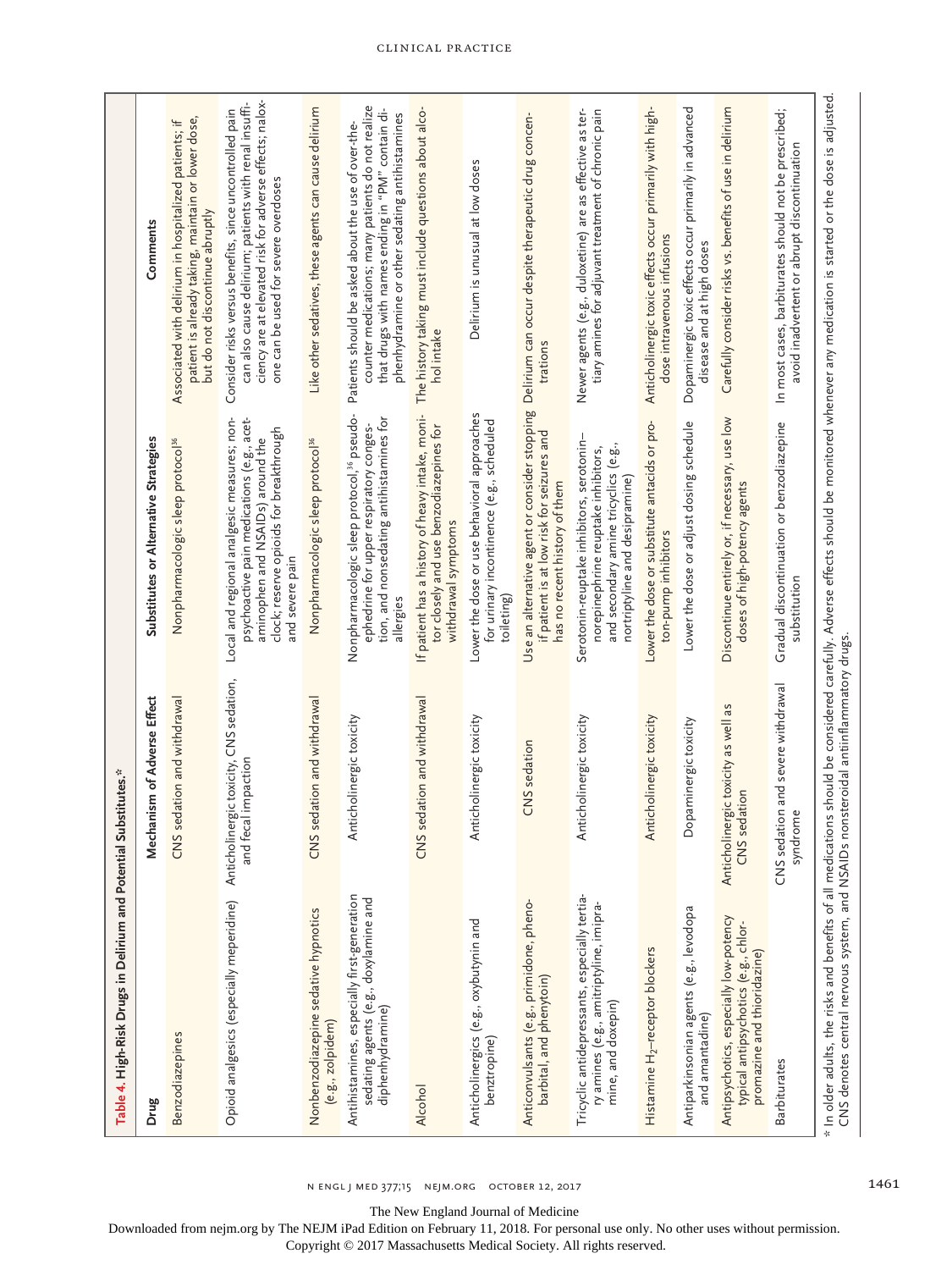cologic interventions are the cornerstone of managing behavioral problems in delirium.<sup>1,7,8</sup> Nurses should be trained in de-escalation techniques, and when necessary, sitters can be employed to ensure patient safety.

Physical restraints, which staff often use to reduce the risk of patient self-harm, are actually associated with increased injury.38,39 On general medical and surgical wards, the use of restraints should be minimized, if not eliminated. In the ICU, restraints may be required to prevent the removal of endotracheal tubes, intraarterial devices, and central intravenous catheters. If restraints are applied, they should be carefully monitored to reduce the risk of patient injury and discontinued as soon as they are no longer indicated. $1,7,8$ 

Pharmacologic treatment may be required for distressing perceptual disturbances or delusional thoughts when verbal reassurance is not successful or for behavior that is dangerous to the patient or others.<sup>1,7,8</sup> Benzodiazepines should be reserved for specific indications, such as delirium associated with alcohol or benzodiazepine withdrawal, in which preventive administration may also be indicated. For other cases, antipsychotic agents have a more favorable risk–benefit ratio. However, all such use in the United States is offlabel; there are no Food and Drug Administration–approved drugs for delirium.

A recent meta-analysis reviewed 12 randomized trials of antipsychotic agents for delirium treatment and concluded that they did not reduce the duration or severity of delirium, the length of stay in the ICU or hospital, or mortality.40 Thus, the decision whether to use such agents must consider the trade-off between an immediate reduction of agitation, hallucinations, and delusions versus the risks of sedation and antipsychotic-induced complications.7

Table 5 reviews antipsychotic agents used in treatment; small noninferiority trials have shown that these agents are similarly effective, and the choice among them is often made on the basis of adverse effects.<sup>7</sup> Haloperidol is the least sedating but confers the greatest risk of extrapyramidal symptoms, whereas quetiapine is most sedating and has the least extrapyramidal effects. The availability of intravenous administration may be important for ICU patients. Regardless of the drug selected, the initial dose should be low, because there is wide variability in response. Additional doses can be administered every 30 to

60 minutes until the desired behavioral end point is achieved (e.g., the patient is no longer hallucinating).1,7 Thereafter, doses can be administered on an as-needed basis.

Patients with prolonged delirium may need continual scheduled dosing (e.g., once, twice, or three times daily). As with physical restraints, these drugs should be stopped as soon as possible. In the rare circumstance in which antipsychotic agents are needed beyond hospital discharge, a clear time frame and conditions for discontinuation should be included in the discharge paperwork.

## **Prevention**

In a 1999 study, a unit-based proactive multifactorial intervention, the Hospital Elder Life Program (HELP), reduced the incidence of delirium among hospitalized patients who were 70 years of age or older.<sup>41</sup> Interventions that were implemented by trained volunteers on the basis of risk factors for delirium that were present at hospital admission included reorientation, a nonpharmacologic sleep protocol,<sup>36</sup> getting the patient out of bed and walking, encouraging the use of eyeglasses and hearing aids, and encouraging fluid intake. A 2015 meta-analysis examined the effectiveness of HELP-like multifactorial nonpharmacologic interventions for delirium.42 A total of 14 high-quality intervention studies (most of which were randomized trials) were identified. Of these, 11 studies that measured delirium showed a significant reduction in incidence (odds ratio, 0.47; 95% CI, 0.38 to 0.58), and 4 studies that measured falls showed an even greater significant reduction in in-hospital falls (odds ratio, 0.38; 95% CI, 0.25 to 0.60).

Another effective nonpharmacologic approach for delirium prevention is proactive geriatrics consultation in surgical patients at high risk for delirium. Consultation begins before surgery and continues until discharge. A structured protocol is used to formulate daily recommendations for example, using round-the-clock acetaminophen and local pain management to reduce opioid use and discontinuing standing orders for sleeping pills. Two studies involving older patients with hip fracture showed that the use of this model reduced the incidence of delirium<sup>43,44</sup>; in one randomized trial, the consultation group had a 36% lower incidence of delirium than the usual-care group (number needed to treat to

The New England Journal of Medicine

Downloaded from nejm.org by The NEJM iPad Edition on February 11, 2018. For personal use only. No other uses without permission.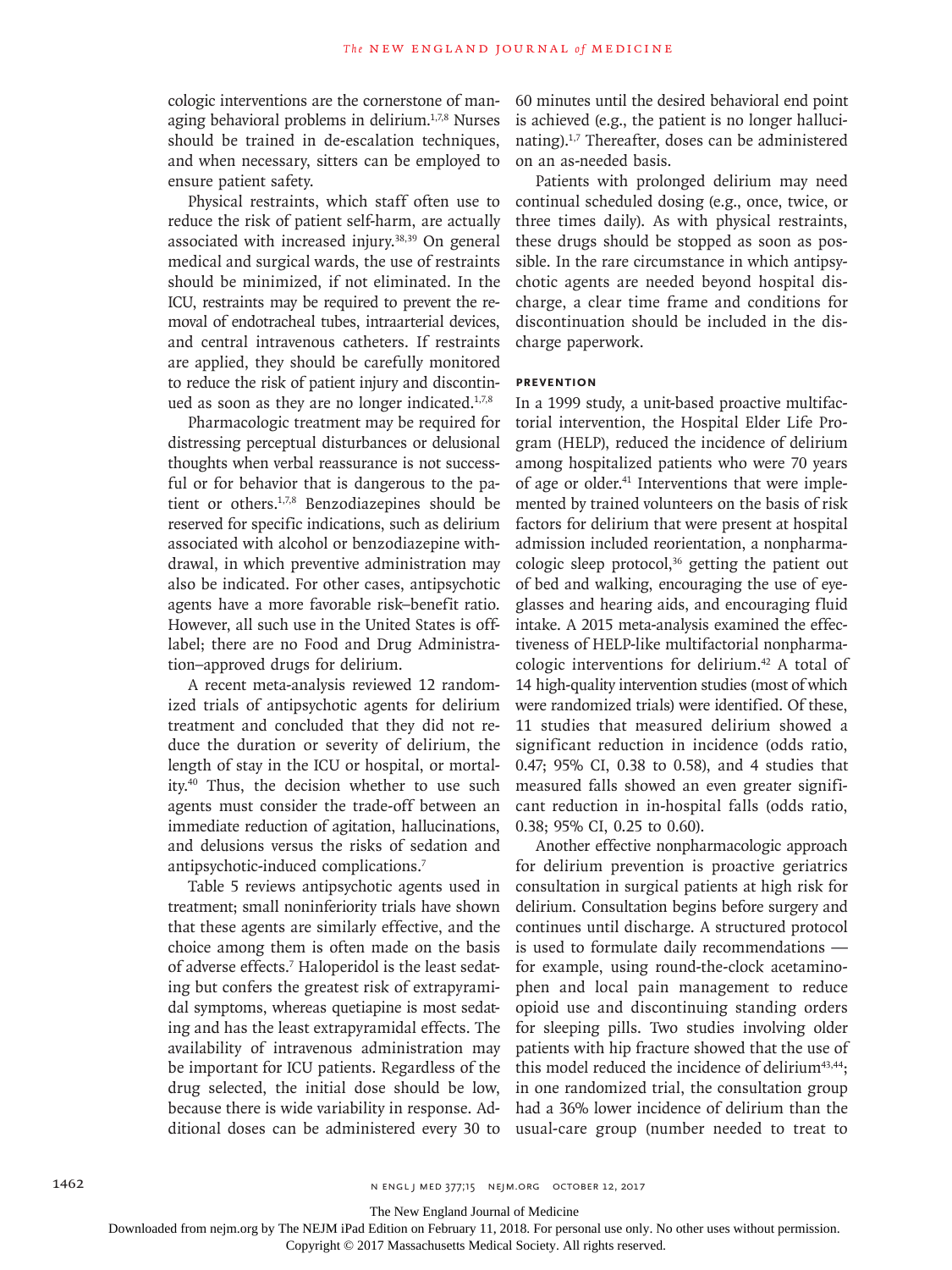|             | Table 5. Pharmacologic Therapy of Agitated Delirium.*                                                                                                     |                                                                                                                        |                                    |                       |             |                                                                                                           |                                                                                                                                                                                                                                                                                                                                                                                                                                                                                                                                                                                                                                                                                                                                                                                                                                                                        |
|-------------|-----------------------------------------------------------------------------------------------------------------------------------------------------------|------------------------------------------------------------------------------------------------------------------------|------------------------------------|-----------------------|-------------|-----------------------------------------------------------------------------------------------------------|------------------------------------------------------------------------------------------------------------------------------------------------------------------------------------------------------------------------------------------------------------------------------------------------------------------------------------------------------------------------------------------------------------------------------------------------------------------------------------------------------------------------------------------------------------------------------------------------------------------------------------------------------------------------------------------------------------------------------------------------------------------------------------------------------------------------------------------------------------------------|
| Agent       | Drug Class                                                                                                                                                | Dosing <sup>-</sup>                                                                                                    | Routes                             | of Sedation<br>Degree | Risk of EPS | <b>Adverse Effects</b>                                                                                    | Comments                                                                                                                                                                                                                                                                                                                                                                                                                                                                                                                                                                                                                                                                                                                                                                                                                                                               |
| Haloperidol | psychotic<br>Typical anti-                                                                                                                                | Initial: 0.25-0.5 mg<br>Maximum: 3 mg                                                                                  | $Oral,$ $IM,$ or $IV$              | Low                   | High        | Risk of EPS increases if daily<br>dose exceeds 3 mg                                                       | several large trials are ongoing<br>Longest track record in delirium;                                                                                                                                                                                                                                                                                                                                                                                                                                                                                                                                                                                                                                                                                                                                                                                                  |
| Risperidone | psychotic<br>Atypical anti-                                                                                                                               | Initial: 0.25-0.5 mg<br>Maximum: 3 mg                                                                                  | Oral or IM                         | Low                   | 다.<br>도     | with haloperidol at low doses<br>Slightly less risk of EPS than                                           | Small trials; considered to be very<br>similar to haloperidol                                                                                                                                                                                                                                                                                                                                                                                                                                                                                                                                                                                                                                                                                                                                                                                                          |
| Olanzapine  | Atypical anti-<br>psychotic                                                                                                                               | :20mg<br>Initial: 2.5-5 mg<br>Maximum:                                                                                 | Oral, sublingual,<br>$\frac{1}{2}$ | Moderate              | Moderate    | More sedating than haloperidol                                                                            | Small trials; oral route is less effective<br>than other routes for manage-<br>ment of acute symptoms                                                                                                                                                                                                                                                                                                                                                                                                                                                                                                                                                                                                                                                                                                                                                                  |
| Quetiapine  | psychotic<br>Atypical anti-                                                                                                                               | $5-25$ mg<br>: 50 mg<br>Maximum:<br>Initial: 12.5                                                                      | oral                               | ча!Н                  | $\sim$      | Much more sedating than halo-<br>peridol; risk of hypotension                                             | caution, in patients who have<br>Small trials; can be used, with<br>parkinsonism                                                                                                                                                                                                                                                                                                                                                                                                                                                                                                                                                                                                                                                                                                                                                                                       |
| Ziprasidone | psychotic<br>Atypical anti-                                                                                                                               | Maximum: 40 mg<br>Initial: 5-10 mg                                                                                     | Oral or IM                         | Moderate              | Moderate    | More sedating than haloperidol;<br>heart failure, and agranulo-<br>risk of cardiac arrhythmia,<br>cytosis | Owing to risks, used primarily in ICU;<br>large trial is ongoing                                                                                                                                                                                                                                                                                                                                                                                                                                                                                                                                                                                                                                                                                                                                                                                                       |
| Lorazepam   | <b>Benzodiazepine</b>                                                                                                                                     | Initial: 0.25-0.5 mg<br>$: 2 \, mg$<br>Maximum:                                                                        | Oral, IM, or IV                    | Very high             | None        | More paradoxical excitation and<br>respiratory depression than<br>with haloperidol                        | neuroleptic malignant syndrome<br>Second-line agent; use in sedative<br>patient has a history of the<br>and alcohol withdrawal or                                                                                                                                                                                                                                                                                                                                                                                                                                                                                                                                                                                                                                                                                                                                      |
|             | t The doses recommended in this table are for older<br>the maximum recommended cumulative daily dos<br>patients if the side-effect profile is acceptable. | risk of death among patients with dementia. EPS denotes extrapyramidal symptoms, IM intramuscular, and IV intravenous. |                                    |                       |             |                                                                                                           | adults. "Initial" represents the initial dose for an acutely agitated older patient; the dose may need to be repeated. "Maximum" represents<br>e — that is, the sum of all as-needed and scheduled doses over a period of 24 hours. Somewhat higher doses may be used in younger<br>* Use of all these drugs for delirium is off-label in the United States. Atypical antipsychotic agents have been tested primarily in small noninferiority trials with haloperidol and recently in<br>creased risks of cerebrovascular events (e.g., stroke) and death among patients with dementia. Typical antipsychotic agents have an FDA "black box" warning because of an increased<br>small placebo-controlled trials in the intensive care unit (ICU). The Food and Drug Administration (FDA) requires a "black box" warning for all atypical antipsychotics because of in- |

n engl j med 377;15 nejm.org October 12, 2017 1463

The New England Journal of Medicine

Downloaded from nejm.org by The NEJM iPad Edition on February 11, 2018. For personal use only. No other uses without permission.

Copyright © 2017 Massachusetts Medical Society. All rights reserved.

Clinical Practice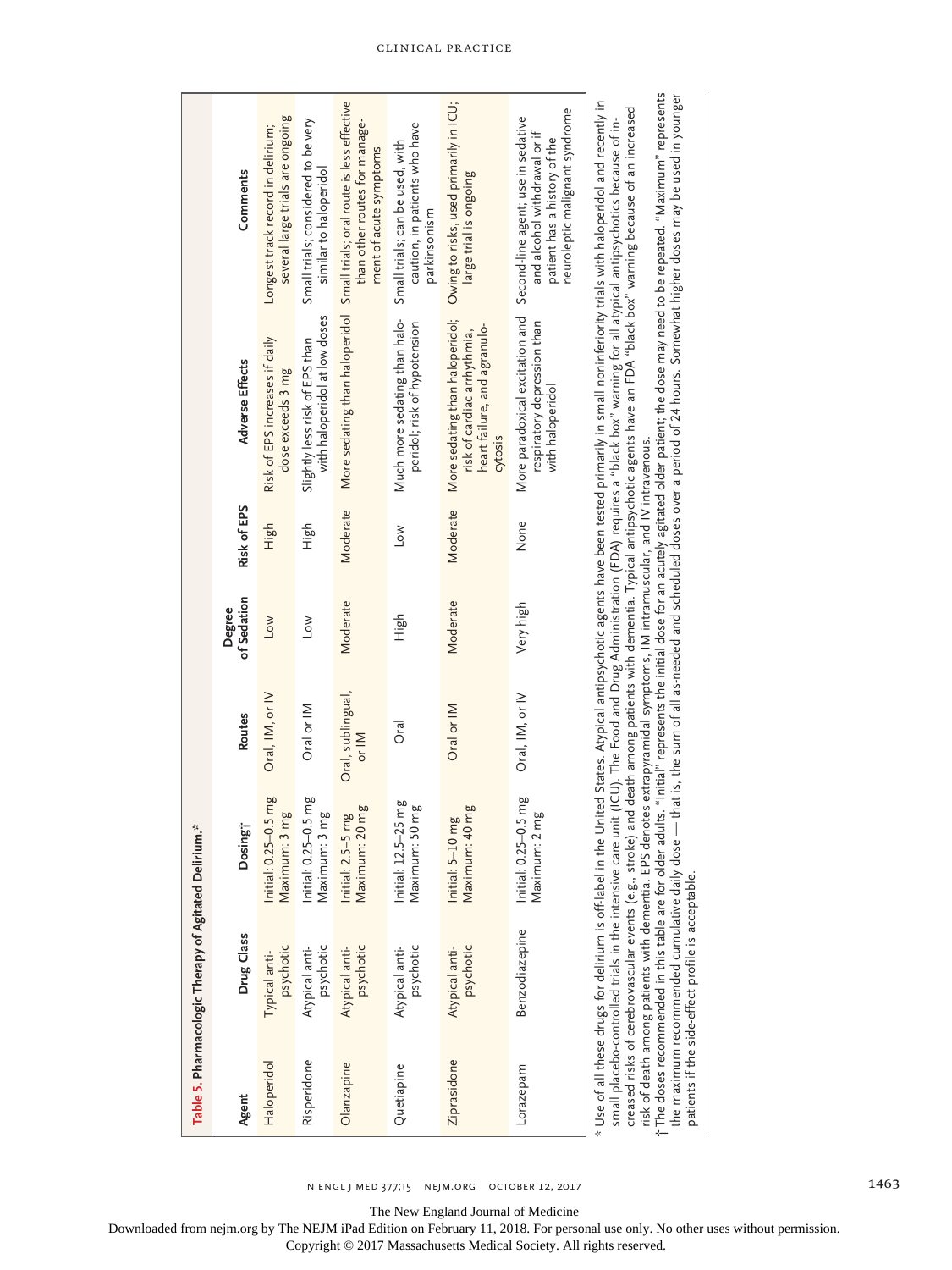prevent one case of delirium, 5.6).<sup>43</sup> Geriatricsorthopedics services have been widely adopted for patients with hip fracture, and similar protocols can be implemented by trained hospital medicine physicians.

Reducing the use of psychoactive medications is an important component of the prevention strategies described above.<sup>41,43</sup> Observational studies have suggested a potential benefit of reducing the use of sedating medications, such as sleeping pills, $36$  and reducing the use of deep sedation in the ICU.<sup>45</sup> In a small randomized trial, patients who received light sedation during spinal anesthesia for hip-fracture repair had a lower incidence of postoperative delirium than those who received deep sedation.<sup>46</sup>

The effectiveness of pharmacologic approaches for delirium prevention remains unclear. The meta-analysis of antipsychotic agents that is cited above also examined seven randomized trials that tested preventive administration of low doses of these agents in surgical patients at high risk for delirium.40 The incidence of delirium appeared to be lower in the intervention groups than in the control groups, but there was considerable heterogeneity among studies, and the between-group difference was not significant (pooled odds ratio, 0.56; 95% CI, 0.23 to 1.34). This meta-analysis also showed no significant effect of the preventive use of antipsychotic agents on the length of stay in the ICU or hospital or on mortality.

Melatonin and its analogues have also been proposed to reduce the incidence of delirium. One small, randomized trial of the preventive administration of ramelteon (a melatonin analogue) involving 67 patients showed a significant benefit with respect to the risk of delirium (3% vs. 32% with placebo,  $P=0.003$ , <sup>47</sup> a finding that requires replication. However, a recent Cochrane review that pooled data from three trials involving 529 patients concluded that there is no clear evidence that the use of melatonin or melatonin agonists reduces the incidence of delirium as compared with placebo.<sup>48</sup>

# Areas of Uncertainty

It remains unclear whether systematic case finding of delirium improves patient outcomes, particularly in hypoactive delirium. It is also unclear whether measures of delirium severity, phenotype, or biomarkers can improve prognostication of outcomes after an episode of delirium. More data from randomized trials are needed to determine the effects of antipsychotic agents and other medications for the prevention and treatment of delirium. In addition, trials are needed of multifactorial approaches (similar to those successful for prevention) for the treatment of delirium.

## Guidelines

Guidelines for the prevention and management of delirium in hospitalized elders have been developed by the United Kingdom National Institute for Health and Care Excellence (NICE)<sup>39</sup> and the American Geriatrics Society Section for Enhancing Geriatric Understanding and Expertise among Surgical and Medical Specialists.38 The recommendations in this article are generally consistent with these guidelines.

## Conclusions a nd Recommendations

The patient in this vignette had severe hyperactive postoperative delirium. After confirmation of the diagnosis with the use of a validated CAM-based strategy, the next steps would be conducting a careful evaluation for reversible causes and addressing as many of these as possible. Agitation should be managed with nonpharmacologic strategies first. Physical restraints should be avoided. Antipsychotic agents should be reserved for unremitting symptoms that threaten patient safety; if required, haloperidol (initial dose, 0.25 mg), olanzapine (2.5 mg), or quetiapine (12.5 mg) would be reasonable first choices, depending on the amount of sedation desired. Had this patient's mild forgetfulness been recognized preoperatively, he could have been identified as being at high risk for delirium, and proactive strategies could have been implemented to reduce his risk.

No potential conflict of interest relevant to this article was reported.

The New England Journal of Medicine

Downloaded from nejm.org by The NEJM iPad Edition on February 11, 2018. For personal use only. No other uses without permission.

Disclosure forms provided by the author are available with the full text of this article at NEJM.org.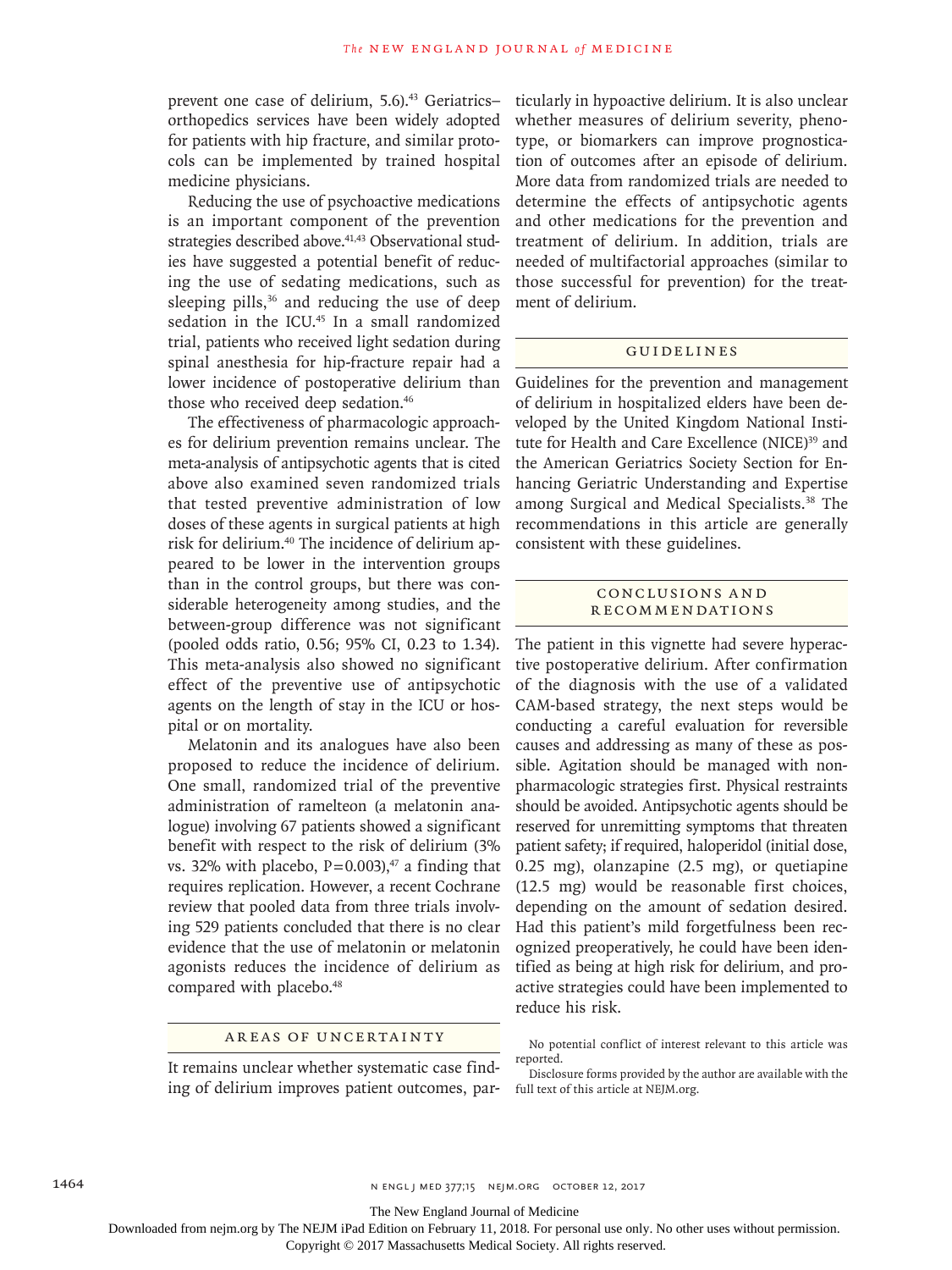#### **References**

**1.** Inouye SK, Westendorp RG, Saczynski JS. Delirium in elderly people. Lancet 2014; 383:911-22.

**2.** Inouye SK. Delirium in older persons. N Engl J Med 2006;354:1157-65.

**3.** Francis J, Kapoor WN. Delirium in hospitalized elderly. J Gen Intern Med 1990;5:65-79.

**4.** AGS/NIA Delirium Conference Writing Group, Planning Committee and Faculty. The American Geriatrics Society/ National Institute on Aging Bedside-to-Bench Conference: research agenda on delirium in older adults. J Am Geriatr Soc 2015;63:843-52.

**5.** American Psychiatric Association DSM-5 Task Force. Diagnostic and statistical manual of mental disorders, 5th ed.: DSM-5. Washington, DC: American Psychiatric Association, 2013.

**6.** Inouye SK, van Dyck CH, Alessi CA, Balkin S, Siegal AP, Horwitz RI. Clarifying confusion: the confusion assessment method: a new method for detection of delirium. Ann Intern Med 1990;113:941-8. **7.** Marcantonio ER. In the clinic: delirium. Ann Intern Med 2011;154(11):ITC6-1. **8.** Marcantonio ER. Postoperative delirium: a 76-year-old woman with delirium following surgery. JAMA 2012;308:73-81. **9.** Ely EW, Shintani A, Truman B, et al. Delirium as a predictor of mortality in mechanically ventilated patients in the intensive care unit. JAMA 2004;291:1753- 62.

**10.** Kennedy M, Enander RA, Tadiri SP, Wolfe RE, Shapiro NI, Marcantonio ER. Delirium risk prediction, healthcare use and mortality of elderly adults in the emergency department. J Am Geriatr Soc 2014;62:462-9.

**11.** Kiely DK, Jones RN, Bergmann MA, Marcantonio ER. Association between psychomotor activity delirium subtypes and mortality among newly admitted postacute facility patients. J Gerontol A Biol Sci Med Sci 2007;62:174-9.

**12.** Yang FM, Marcantonio ER, Inouye SK, et al. Phenomenological subtypes of delirium in older persons: patterns, prevalence, and prognosis. Psychosomatics 2009;50:248-54.

**13.** Inouye SK, Charpentier PA. Precipitating factors for delirium in hospitalized elderly persons: predictive model and interrelationship with baseline vulnerability. JAMA 1996;275:852-7.

**14.** Inouye SK, Viscoli CM, Horwitz RI, Hurst LD, Tinetti ME. A predictive model for delirium in hospitalized elderly medical patients based on admission characteristics. Ann Intern Med 1993;119:474- 81.

**15.** Marcantonio ER, Goldman L, Mangione CM, et al. A clinical prediction rule for delirium after elective noncardiac surgery. JAMA 1994;271:134-9.

**16.** Rudolph JL, Jones RN, Levkoff SE, et al. Derivation and validation of a preoperative prediction rule for delirium after cardiac surgery. Circulation 2009;119: 229-36.

**17.** Lynch EP, Lazor MA, Gellis JE, Orav J, Goldman L, Marcantonio ER. The impact of postoperative pain on the development of postoperative delirium. Anesth Analg 1998;86:781-5.

**18.** Marcantonio ER, Goldman L, Orav EJ, Cook EF, Lee TH. The association of intraoperative factors with the development of postoperative delirium. Am J Med 1998; 105:380-4.

**19.** Marcantonio ER, Juarez G, Goldman L, et al. The relationship of postoperative delirium with psychoactive medications. JAMA 1994;272:1518-22.

**20.** Cole MG, Ciampi A, Belzile E, Zhong L. Persistent delirium in older hospital patients: a systematic review of frequency and prognosis. Age Ageing 2009;38:19-26. **21.** Kiely DK, Bergmann MA, Jones RN, Murphy KM, Orav EJ, Marcantonio ER. Characteristics associated with delirium persistence among newly admitted postacute facility patients. J Gerontol A Biol Sci Med Sci 2004;59:344-9.

**22.** Inouye SK, Zhang Y, Jones RN, Kiely DK, Yang F, Marcantonio ER. Risk factors for delirium at discharge: development and validation of a predictive model. Arch Intern Med 2007;167:1406-13.

**23.** Gleason LJ, Schmitt EM, Kosar CM, et al. Effect of delirium and other major complications on outcomes after elective surgery in older adults. JAMA Surg 2015; 150:1134-40.

**24.** Witlox J, Eurelings LS, de Jonghe JF, Kalisvaart KJ, Eikelenboom P, van Gool WA. Delirium in elderly patients and the risk of postdischarge mortality, institutionalization, and dementia: a meta-analysis. JAMA 2010;304:443-51.

**25.** Inouye SK, Marcantonio ER, Kosar CM, et al. The short-term and long-term relationship between delirium and cognitive trajectory in older surgical patients. Alzheimers Dement 2016;12:766-75.

**26.** Saczynski JS, Marcantonio ER, Quach L, et al. Cognitive trajectories after postoperative delirium. N Engl J Med 2012; 367:30-9.

**27.** Pandharipande PP, Girard TD, Jackson JC, et al. Long-term cognitive impairment after critical illness. N Engl J Med 2013;369:1306-16.

**28.** Wei LA, Fearing MA, Sternberg EJ, Inouye SK. The Confusion Assessment Method: a systematic review of current usage. J Am Geriatr Soc 2008;56:823-30. **29.** Wong CL, Holroyd-Leduc J, Simel DL,

Straus SE. Does this patient have delirium? Value of bedside instruments. JAMA 2010; 304:779-86.

**30.** Inouye SK, Foreman MD, Mion LC, Katz KH, Cooney LM Jr. Nurses' recognition of delirium and its symptoms: comparison of nurse and researcher ratings. Arch Intern Med 2001;161:2467-73.

**31.** Ely EW, Inouye SK, Bernard GR, et al. Delirium in mechanically ventilated patients: validity and reliability of the Confusion Assessment Method for the Intensive Care Unit (CAM-ICU). JAMA 2001; 286:2703-10.

**32.** Han JH, Wilson A, Vasilevskis EE, et al. Diagnosing delirium in older emergency department patients: validity and reliability of the delirium triage screen and the brief confusion assessment method. Ann Emerg Med 2013;62:457-65.

**33.** Marcantonio ER, Ngo LH, O'Connor M, et al. 3D-CAM: derivation and validation of a 3-minute diagnostic interview for CAM-defined delirium: a cross-sectional diagnostic test study. Ann Intern Med 2014;161:554-61.

**34.** Bellelli G, Morandi A, Davis DH, et al. Validation of the 4AT, a new instrument for rapid delirium screening: a study in 234 hospitalised older people. Age Ageing 2014;43:496-502.

**35.** Fick DM, Inouye SK, Guess J, et al. Preliminary development of an ultrabrief two-item bedside test for delirium. J Hosp Med 2015;10:645-50.

**36.** McDowell JA, Mion LC, Lydon TJ, Inouye SK. A nonpharmacologic sleep protocol for hospitalized older patients. J Am Geriatr Soc 1998;46:700-5.

**37.** Bergmann MA, Murphy KM, Kiely DK, Jones RN, Marcantonio ER. A model for management of delirious postacute care patients. J Am Geriatr Soc 2005;53:1817- 25.

**38.** American Geriatrics Society Expert Panel on Postoperative Delirium in Older Adults. American Geriatrics Society abstracted clinical practice guideline for postoperative delirium in older adults. J Am Geriatr Soc 2015;63:142-50.

**39.** Young J, Murthy L, Westby M, Akunne A, O'Mahony R. Diagnosis, prevention, and management of delirium: summary of NICE guidance. BMJ 2010;341:c3704.

**40.** Neufeld KJ, Yue J, Robinson TN, Inouye SK, Needham DM. Antipsychotic medication for prevention and treatment of delirium in hospitalized adults: a systematic review and meta-analysis. J Am Geriatr Soc 2016;64:705-14.

**41.** Inouye SK, Bogardus ST Jr, Charpentier PA, et al. A multicomponent intervention to prevent delirium in hospitalized older patients. N Engl J Med 1999;340: 669-76.

The New England Journal of Medicine

Downloaded from nejm.org by The NEJM iPad Edition on February 11, 2018. For personal use only. No other uses without permission.